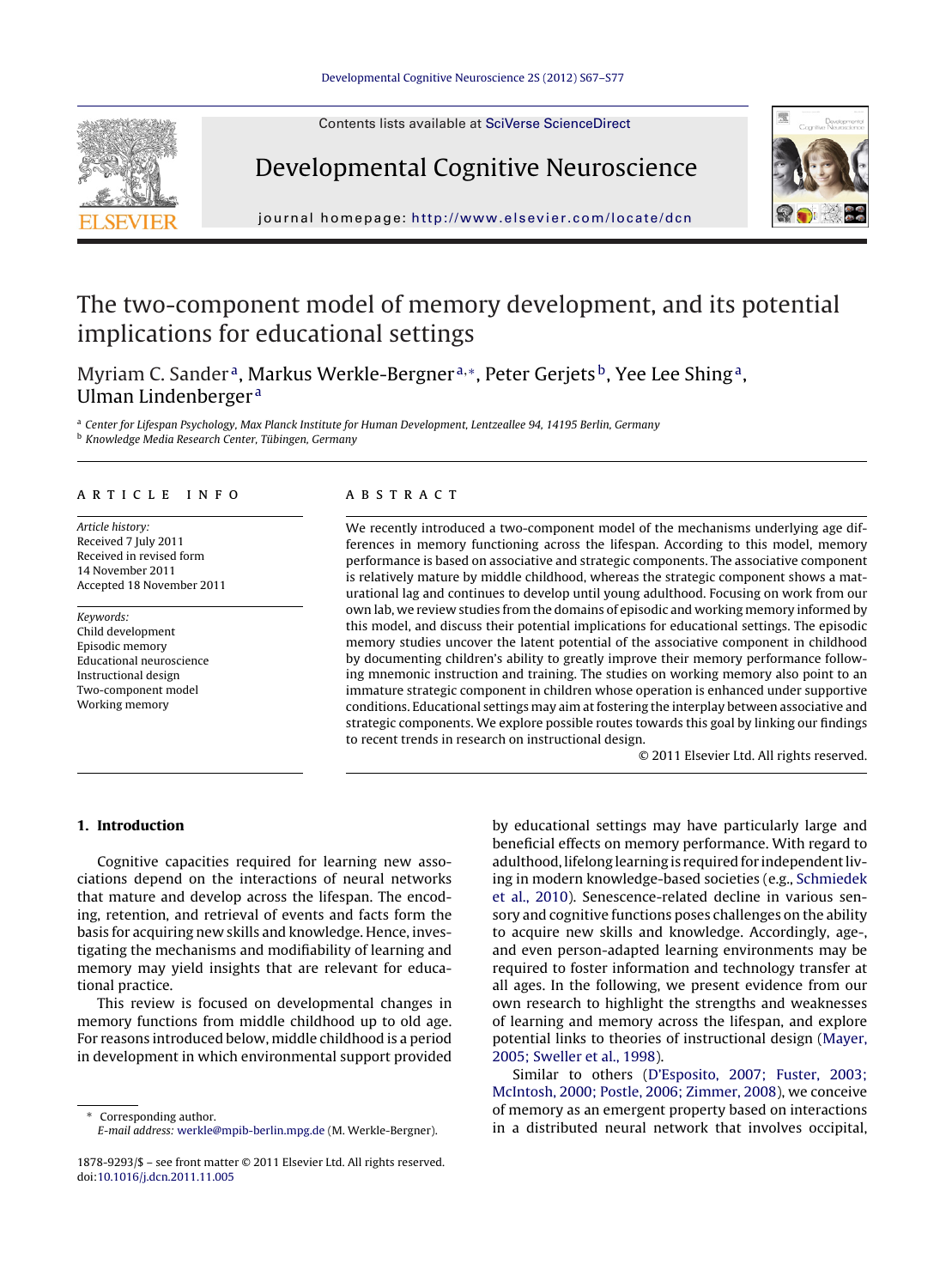temporal, parietal and frontal brain regions. Agecomparative evidence from structural and functional magnetic resonance imaging (s/fMRI) suggests that the development of the underlying neural network is nonlinear and heterochronic throughout the lifepan: posterior brain regions such as occipital and mediotemporal cortices mature relatively early, whereas prefrontal brain regions show a maturational lag and continue in structural and functional growth until young adulthood [\(Giedd](#page-9-0) et [al.,](#page-9-0) [1999;](#page-9-0) [Gogtay](#page-9-0) et [al.,](#page-9-0) [2004;](#page-9-0) [Ofen](#page-9-0) et [al.,](#page-9-0) [2007;](#page-9-0) [Sowell](#page-9-0) et [al.,](#page-9-0) [1999;](#page-9-0) but see [Ghetti](#page-9-0) et [al.,](#page-9-0) [2010\).](#page-9-0) In later adulthood, prefrontal regions are the first to show age-related decline. But also medio-temporal structures, and here especially the hippocampus, are vulnerable to senescent decline (e.g., [Raz](#page-9-0) et [al.,](#page-9-0) [2005\)](#page-9-0) that is even accelerated under pathological conditions (e.g., [Small](#page-10-0) et [al.,](#page-10-0) [2011\).](#page-10-0) How exactly these changes in neural structures relate to behavioral changes in learning and memory still remains to be clarified.

Our group recently proposed a two-component framework of memory that attempts to integrate behavioral and neural evidence on memory performance from a lifespan perspective [\(Sander](#page-9-0) et [al.,](#page-9-0) [submitted](#page-9-0) [for](#page-9-0) [publication;](#page-9-0) [Shing](#page-9-0) [and](#page-9-0) [Lindenberger,](#page-9-0) [2011;](#page-9-0) [Shing](#page-9-0) et [al.,](#page-9-0) [2010\),](#page-9-0) based on established theories and concepts (cf. [Eichenbaum,](#page-9-0) [2002;](#page-9-0) [Moscovitch,](#page-9-0) [1992;](#page-9-0) [O'Reilly](#page-9-0) [and](#page-9-0) [Norman,](#page-9-0) [2002;](#page-9-0) [Prull](#page-9-0) et [al.,](#page-9-0) [2000;](#page-9-0) [Simons](#page-9-0) [and](#page-9-0) [Spiers,](#page-9-0) [2003\).](#page-9-0) Our framework is motivated by the empirical observation that memory functions such as episodic memory and working memory show an improvement across childhood, a peak in young adulthood, and a marked decline with advancing age [\(Cowan](#page-8-0) et [al.,](#page-8-0) [2006;](#page-8-0) [Gathercole,](#page-8-0) [1999;](#page-8-0) [Luciana](#page-8-0) et [al.,](#page-8-0) [2005;](#page-8-0) [Park](#page-8-0) [and](#page-8-0) [Payer,](#page-8-0) [2006;](#page-8-0) [Schneider](#page-8-0) [and](#page-8-0) [Pressley,](#page-8-0) [1997;](#page-8-0) [Singer](#page-8-0) et [al.,](#page-8-0) [2003\).](#page-8-0) Despite the apparent symmetry in behavioral performance at the two ends of ontogeny, lifespan theory postulates that the mechanisms of maturation and senescence are not the same ([Baltes](#page-8-0) et [al.,](#page-8-0) [2006;](#page-8-0) [Craik](#page-8-0) [and](#page-8-0) [Bialystok,](#page-8-0) [2006\).](#page-8-0) Accordingly, our work over the past years has aimed at identifying commonalities and dissimilarities in maturation and senescence of the cognitive and neural mechanisms underlying episodic and working memory performance across the lifespan.

Central to our framework is the assumption that memory relies on the successful combination of two distinct but intertwined processing components, one associative and the other strategic ([Sander](#page-9-0) et [al.,](#page-9-0) [submitted](#page-9-0) [for](#page-9-0) [publication;](#page-9-0) [Shing](#page-9-0) [and](#page-9-0) [Lindenberger,](#page-9-0) [2011;](#page-9-0) [Shing](#page-9-0) et [al.,](#page-9-0) [2008,](#page-9-0) [2010;](#page-9-0) see also [Werkle-Bergner](#page-10-0) et [al.,](#page-10-0) [2006\).](#page-10-0) The associative component refers to mechanisms during encoding, maintenance, and retrieval that integrate the features of a given mnemonic event into a coherent memory trace that is binding ([Murre](#page-9-0) et [al.,](#page-9-0) [2006;](#page-9-0) [Treisman,](#page-9-0) [1996\).](#page-9-0) Binding processes occur at different levels of information processing (see e.g., [Zimmer](#page-10-0) et [al.,](#page-10-0) [2006,](#page-10-0) for an elaboration on levels of binding and possible mechanisms). Neurally, the functions of the associative component are primarily dependent on the integrity of mediotemporal (MTL) and posterior brain regions (e.g., [Simons](#page-10-0) [and](#page-10-0) [Spiers,](#page-10-0) [2003\).](#page-10-0) Given the comparably faster developmental gains in measures of structural integrity for mediotemporal and posterior brain regions [\(Gogtay](#page-9-0) et [al.,](#page-9-0) [2004;](#page-9-0) [Sowell](#page-9-0) et [al.,](#page-9-0) [2003,](#page-9-0) [2004\),](#page-9-0) the associative component is thought to be relatively mature by middle childhood. In contrast, senescence-related decrements in hippocampal integrity (e.g., [Raz](#page-9-0) et [al.,](#page-9-0) [2005\)](#page-9-0) render the associative component vulnerable to age-related impairments (e.g., [Naveh-Benjamin,](#page-9-0) [2000\).](#page-9-0) In contrast, the strategic component refers to top-down control processes involved in the organization and monitoring of memory representations and mainly relies on prefrontal brain regions (PFC; [Miller](#page-9-0) [and](#page-9-0) [Cohen,](#page-9-0) [2001\).](#page-9-0) Given the protracted maturation of PFC, the strategic component is not yet fully functional by middle childhood, and develops across adolescence until young adulthood. Nevertheless, structural measures reveal early losses in PFC integrity with advancing adult age (e.g., [Raz](#page-9-0) et [al.,](#page-9-0) [2005\).](#page-9-0) Accordingly, decrements in PFC-dependent functions are hypothesized as a major source for age-related performance decrements during adulthood (e.g., [Park](#page-9-0) [and](#page-9-0) [Reuter-Lorenz,](#page-9-0) [2009\).](#page-9-0)

In general, the associative and strategic components are not thought to operate orthogonally. Rather, mnemonic functions generally require the successful recruitment of both associative and strategic processing mechanisms. Accordingly, the reliance on either of the two components across developmental time is conceptualized in relative terms. For example, although the associative component is assumed to be relatively mature by middle childhood, we would not preclude ongoing maturational processes (e.g., [Ghetti](#page-9-0) et [al.,](#page-9-0) [2010\)](#page-9-0) that may even be expedited by successfully practicing the combined use of strategic and associative components (e.g., [Menon](#page-9-0) et [al.,](#page-9-0) [2005\).](#page-9-0) At the same time, both children and older adults exhibit persistent difficulties when cognitive control demands are high (e.g., [Sander](#page-9-0) et [al.,](#page-9-0) [2011a,](#page-9-0) [2012\),](#page-9-0) rendering interventions targeting the strategic component useful to uncover the upper limits of performance potential at both ends of the lifespan (e.g., [Brehmer](#page-8-0) et [al.,](#page-8-0) [2007;](#page-8-0) [Shing](#page-8-0) et [al.,](#page-8-0) [2008\).](#page-8-0)

The two-component model of memory development was originally introduced to study episodic memory development (e.g., [Shing](#page-10-0) et [al.,](#page-10-0) [2008\)](#page-10-0) but has recently been extended to working memory functioning ([Sander](#page-9-0) et [al.,](#page-9-0) [2011a,b,](#page-9-0) [2012,](#page-9-0) [submitted](#page-9-0) [for](#page-9-0) [publication\).](#page-9-0) In the following, we will summarize work from both domains. We will report evidence suggesting that children's lower memory performance as compared to young adults is indeed related to the relative immaturity of strategic operations. At the same time, it will become clear that children's initial difficulties in strategic processing can be overcome by environmental settings that are conducive to a more efficient combination of strategic and associative components. We will also report evidence demonstrating that individual differences in memory development are enormous. Finally, we will outline possible implications of our work for educational settings.

## **2. Episodic memory functioning**

One line of experiments from our group used instruction and training to investigate age-related differences in component processes supporting episodic memory functioning. Episodic memory ([Tulving,](#page-10-0) [1972\)](#page-10-0) refers to the explicit remembering of specific events that are situated in time and place (e.g., episodes). In order to form such an integrated memory representation that combines several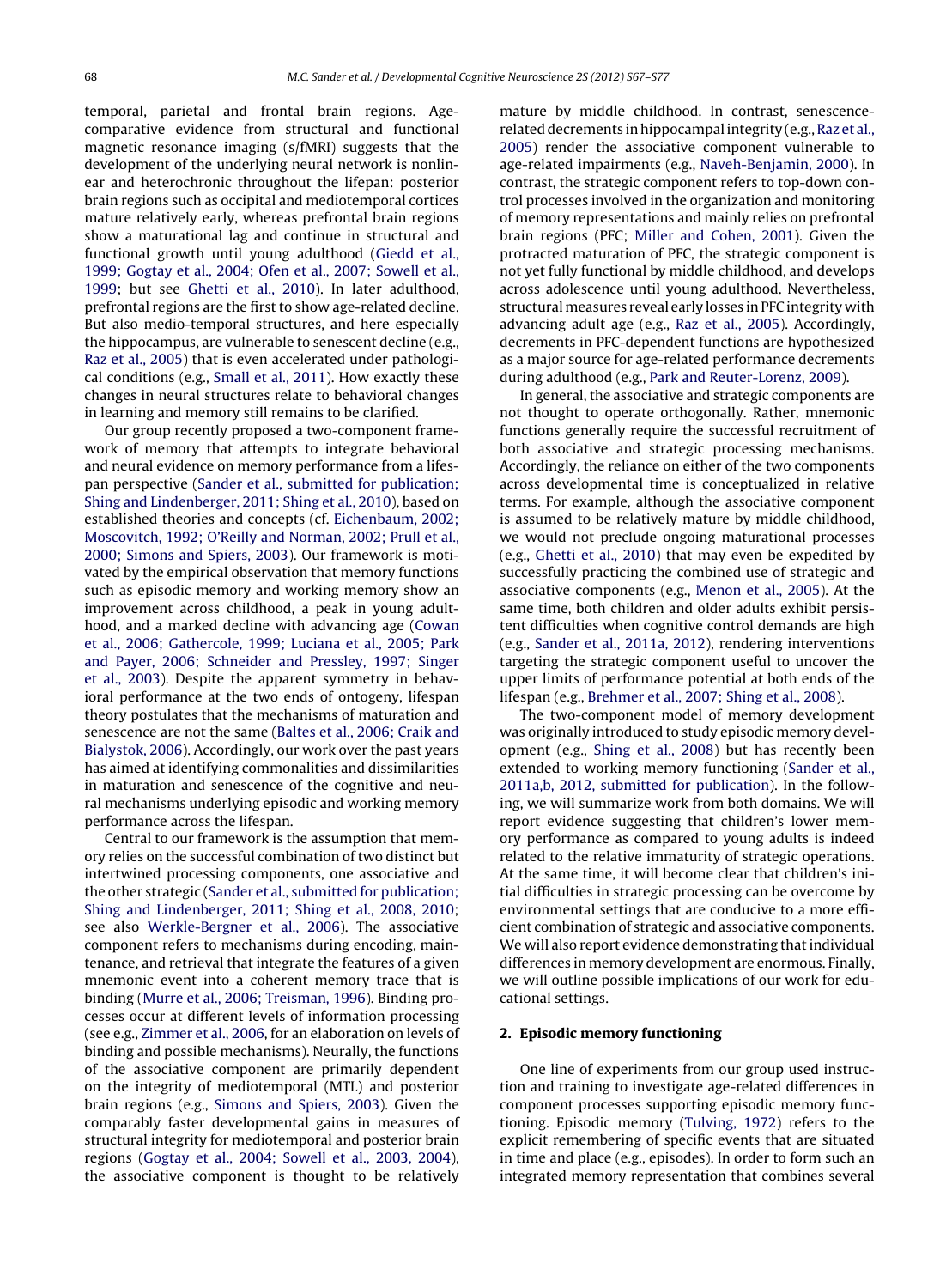sensory inputs (e.g.,touch, smell, vision, sound) with stored prior knowledge, episodic memory mechanisms are crucially dependent on the associative mechanisms ofthe MTL [\(Simons](#page-10-0) [and](#page-10-0) [Spiers,](#page-10-0) [2003\).](#page-10-0) Furthermore, episodic memories can be retrieved consciously and purposely (e.g., [Rugg](#page-9-0) [and](#page-9-0) [Wilding,](#page-9-0) [2000;](#page-9-0) [Tulving,](#page-9-0) [1972\).](#page-9-0) The ability to form integrated memory traces for events situated in time and place is instrumental for the acquisition of knowledge about the self and the world ([Tulving,](#page-10-0) [2002\).](#page-10-0)

For the present review, we describe two multiphase training studies that investigated differences in episodic memory function in lifespan samples of children aged 9–12 years, younger adults, and older adults. In both studies, participants were first given an initial assessment of memory performance, followed by instruction in a highly effective mnemonic technique, and they were finally trained extensively on applying the technique. Both studies followed the logic of testing-the-limits paradigms (e.g., [Lindenberger](#page-9-0) [and](#page-9-0) [Baltes,](#page-9-0) [1995\):](#page-9-0) with such procedures, researchers try to approximate upper limits of performance potential with extensive practice and/or individually adjusted difficulty levels. For the two studies discussed below, extensive practice in elaborated mnemonic techniques was used to equate pre-experimentally existing differences in the spontaneous ability to recruit memory strategies. After participants had reached proficiency in the use of the strategies, the remaining age-group differences were assumed to be mainly driven by variability in other processing mechanisms, i.e., the associative component.

In the first study, [Brehmer](#page-8-0) et [al.](#page-8-0) [\(2007\)](#page-8-0) investigated the extent to which memory performance can be improved by instruction and training in a total of 108 participants including younger children aged 9–10 years, older children aged 11–12 years, younger adults aged 20–25 years, and older adults aged 65–78 years. Participants learned and subsequently practiced an imagery-based mnemonic technique (Method of Loci) that emphasized the generation ofinteractive, dynamic images or thoughts to associate a given location cue with an auditorily presented word. In multiple trials, the participant's task was to memorize lists with 16 location-word pairs during encoding. Each encoding phase was followed by a cued-recall test, in which the locations served as cues for the associated words. During the strategy-practice phase, the encoding time was adjusted individually so that all individuals practiced the strategy at comparable levels of difficulty (towards a fixed criterion of ∼60% correct recall). Practice lasted for two to six sessions, depending on the number of sessions needed for each of the participants' performance to reach a stable asymptote.

The main finding of this study is that both groups of children and older adults did not differ in performance level at baseline and directly after strategy instruction, but that children's performance improved substantially more than older adults' after the extensive practice phase (see [Fig.](#page-3-0) 1a). The data was generally consistent with the assumption that children and teenagers profit from learning a memory strategy. The extensive and individualized period of practice presumably allowed children to overlearn the use of the strategy, bringing the latent potential of their well-established associative component to the fore. In addition to mean age differences in memory performance, substantial interindividual differences were observed from the dynamically adjusted practice phase, particularly in younger children. For example, the encoding times needed by each of the children to reach a performance criterion of 62.5% correct responses ranged from 1 s to 7.2 s (see [Fig.](#page-4-0) 2a in [Brehmer](#page-8-0) et [al.,](#page-8-0) [2007\).](#page-8-0)

In a subsequent study, [Shing](#page-10-0) et [al.](#page-10-0) [\(2008\)](#page-10-0) examined lifespan age differences in a verbal pair-recognition paradigm in which both strategic and associative demands were manipulated within person. Children (10–12 years), teenagers (13–15 years), younger adults (20–25 years), and older adults (70–75 years) participated in the study. The strategic component was varied by giving participants encoding instructions that emphasized remembering the single items of the word pair, the exact pairing, or the pairing through an instructed elaborated imagery strategy. The associative demand was varied by using word pairs in which both words were familiar to the participants (German–German, GG) or word pairs in which one of the two words was the exact translation in a foreign language (German-Malay, GM). By this, the GM-condition resembles vocabulary learning. GM pairs were assumed to increase the associative binding demands of the task as Malay was a completely unknown language for the German speaking participants.

Developmental differences between children and teenagers were especially pronounced for the GG condition (see [Fig.](#page-3-0) 1b): teenagers and younger adults improved their performance substantially by simply being instructed to encode the words as a pair, apparently making use of self-initiated associative elaborations. Children and older adults did not profit from the mere pair instruction to the same extent as did teenagers and younger adults. However, children improved more from being instructed in using an imagery strategy than did the older adults.

Learning GM word pairs was more difficult than GG word pairs for all age groups and showed smaller improvements due to instruction (see [Fig.](#page-3-0) 1c). In a follow-up experiment, participants were further trained on using the imagery strategy for GM word pairs in five sessions. Participants' performance was boosted by the extensive practice period. In particular, children and teenagers improved their performance as a function of strategy practice, with children achieving similar levels of performance as the teenagers (see [Fig.](#page-3-0) 1c, the rightmost data points for each group).

The interaction between processes related to learning and maturation was further investigated in a follow-up study conducted by [Brehmer](#page-8-0) et [al.\(2008\).](#page-8-0) This study tested long-term maintenance (11 months after training) of a previously acquired method of loci memory strategy ([Brehmer](#page-8-0) et [al.,](#page-8-0) [2007\).](#page-8-0) Performance was tested without and after mnemonic reinstruction, indicating spontaneous versus reactive maintenance, respectively. Children showed reliable spontaneous performance improvements relative to the levels attained 11 months before, and did not show reliable additional gains from renewed instruction. This finding suggests that children did not need the instruction to reactivate their memory skills and to improve their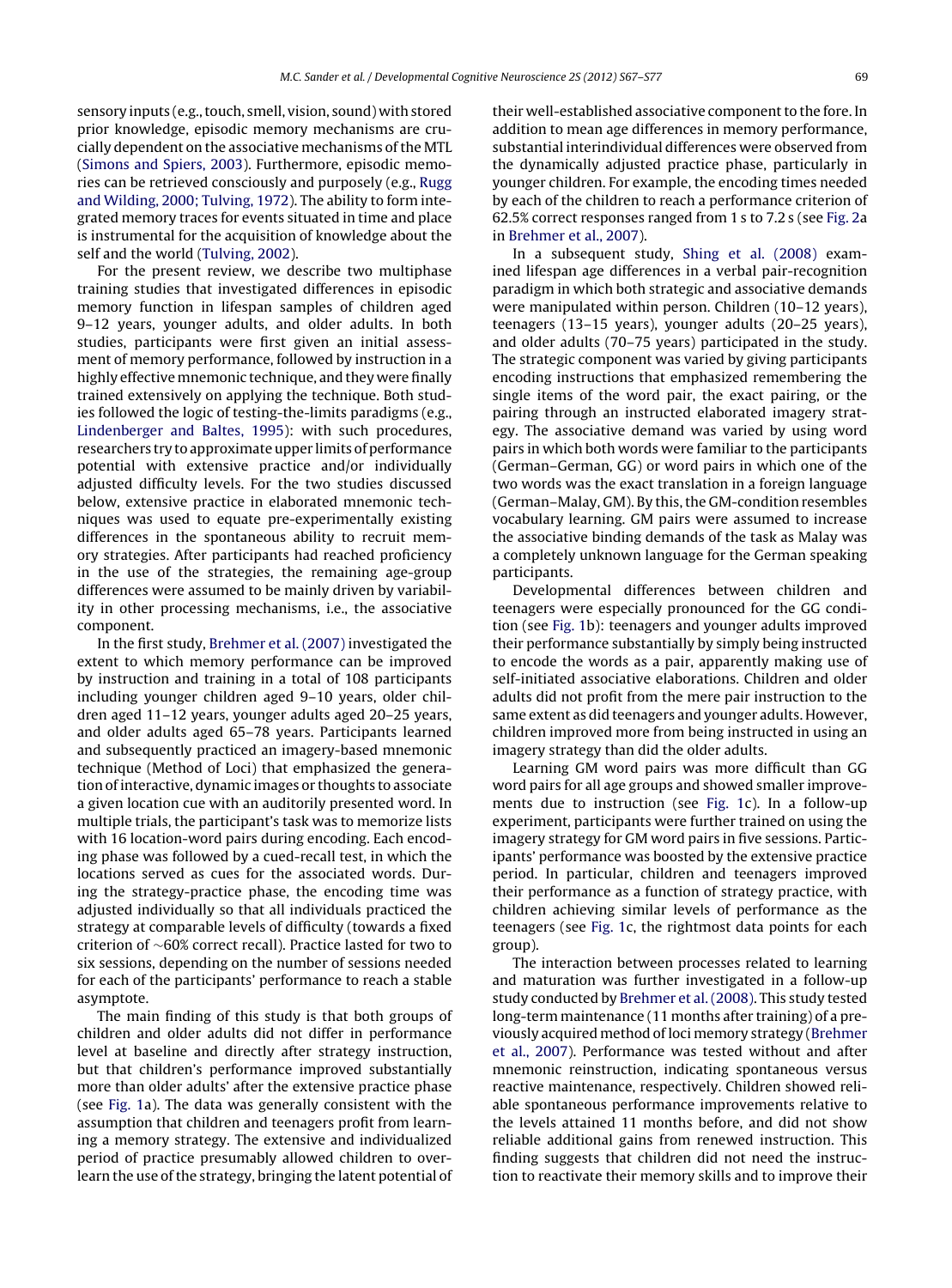<span id="page-3-0"></span>

**Fig. 1.** Empirical support for the two-component framework of memory development across the lifespan from the episodic memory domain. (a) Children's memory performance improves substantially after strategy instruction and extensive practice, revealing the latent potential oftheir associative component. Adapted from [Brehmer](#page-8-0) et [al.\(2007\).\(](#page-8-0)b) Children's memory performance for associatively less demanding German–German and (c) associatively demanding German–Malay word pairs improves after strategy instruction and practice. The need for instruction and practice interacts with the associative demands of the material. Adapted from [Shing](#page-10-0) et [al.](#page-10-0) [\(2008\).](#page-10-0)

performance over time, possibly reflecting the maturation of the neural memory network supporting the strategic component of episodic memory.

To conclude, the two studies ([Brehmer](#page-8-0) et [al.,](#page-8-0) [2007;](#page-8-0) [Shing](#page-8-0) et [al.,](#page-8-0) [2008\)](#page-8-0) indicate that the associative component of episodic memory is well developed in children and teenagers, and can be used in a highly effective manner when appropriate strategic instructions and training are provided. The amount of performance potential appears to depend on environmental and person-specific factors. For example, the observed differences between the conditions of German–German and German–Malay word pairs in the study by [Shing](#page-10-0) et [al.](#page-10-0) [\(2008\)](#page-10-0) show that the needs for instruction, strategy supply, and training interact with the associative demands of the to-be-learned materials. In the same vein, the study by [Brehmer](#page-8-0) et al. (2007) demonstrates that the amount of environmental support needed differs by age, and varies from person to person within a given age segment (cf. [Craik](#page-8-0) [and](#page-8-0) [Jennings,](#page-8-0) [1992\).](#page-8-0)

## **3. Working memory functioning**

Another line of experiments conducted by our group extended the two component model of memory development by investigating commonalities and differences in mechanisms of working memory functioning across the lifespan. Working memory (WM) refers to our ability to briefly maintain and manipulate information in order to guide goal-directed behavior ([D'Esposito,](#page-8-0) [2007\).](#page-8-0) Its development during childhood is closely related to the development of cognitive control and fluid intelligence [\(Bunge](#page-8-0) et [al.,](#page-8-0) [2002;](#page-8-0) cf. [Chapman](#page-8-0) [and](#page-8-0) [Lindenberger,](#page-8-0) [1989\).](#page-8-0)

Although there is a wealth of literature on cognitive WM theories (e.g., [Baddeley,](#page-8-0) [1986;](#page-8-0) [Barrouillet](#page-8-0) et [al.,](#page-8-0) [2004;](#page-8-0) [Cowan,](#page-8-0) [1995\),](#page-8-0) our research is mainly inspired by neuroscientific views on WM functioning. According to these lines of evidence, WM can be understood as a set of information processing mechanisms that operate on representations maintained and transformed in distributed neuronal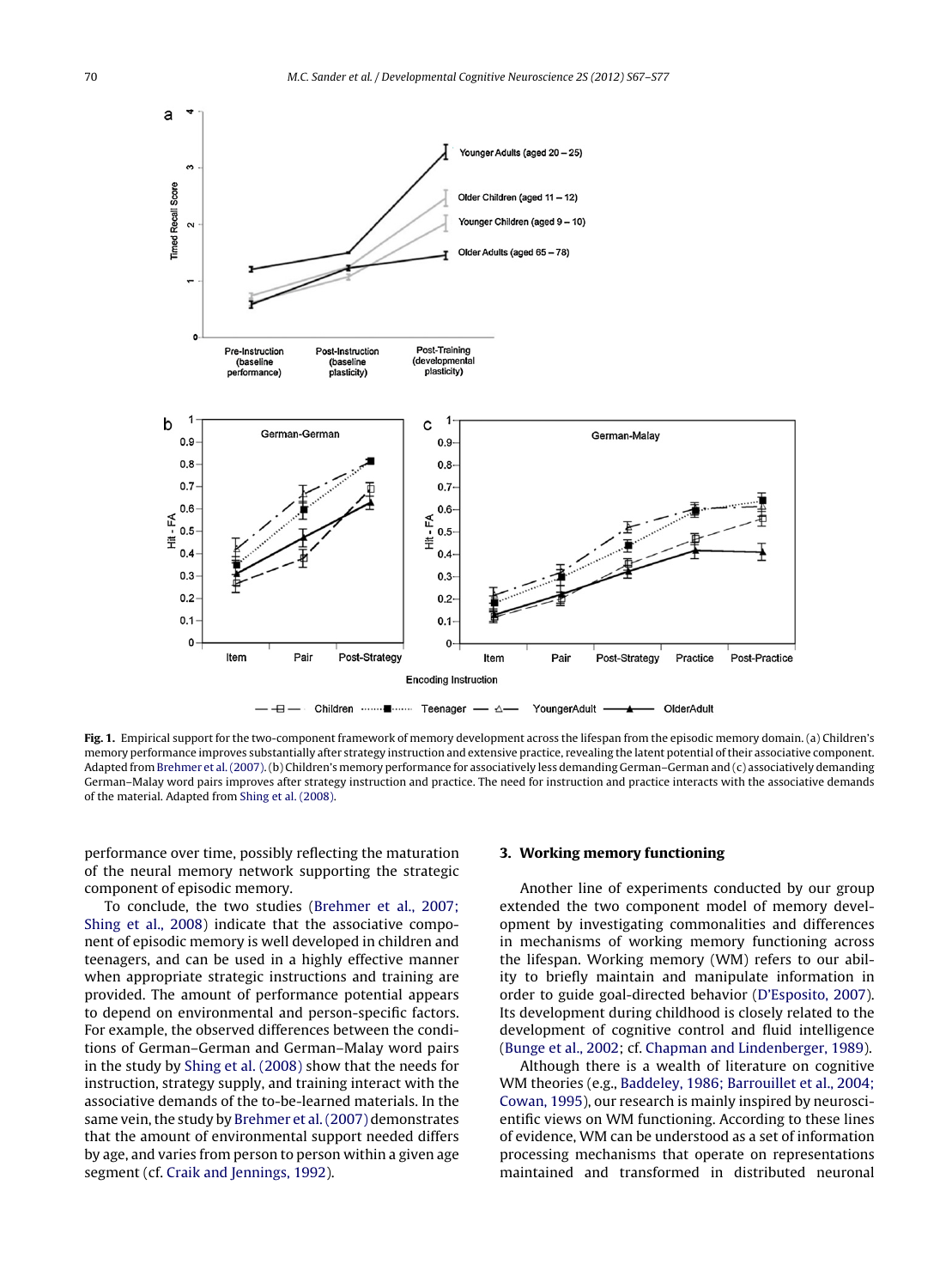<span id="page-4-0"></span>

**Fig. 2.** Empirical support for the two-component framework of memory development across the lifespan from the working memory domain. (a) Children improve their performance with longer presentation times suggesting an enf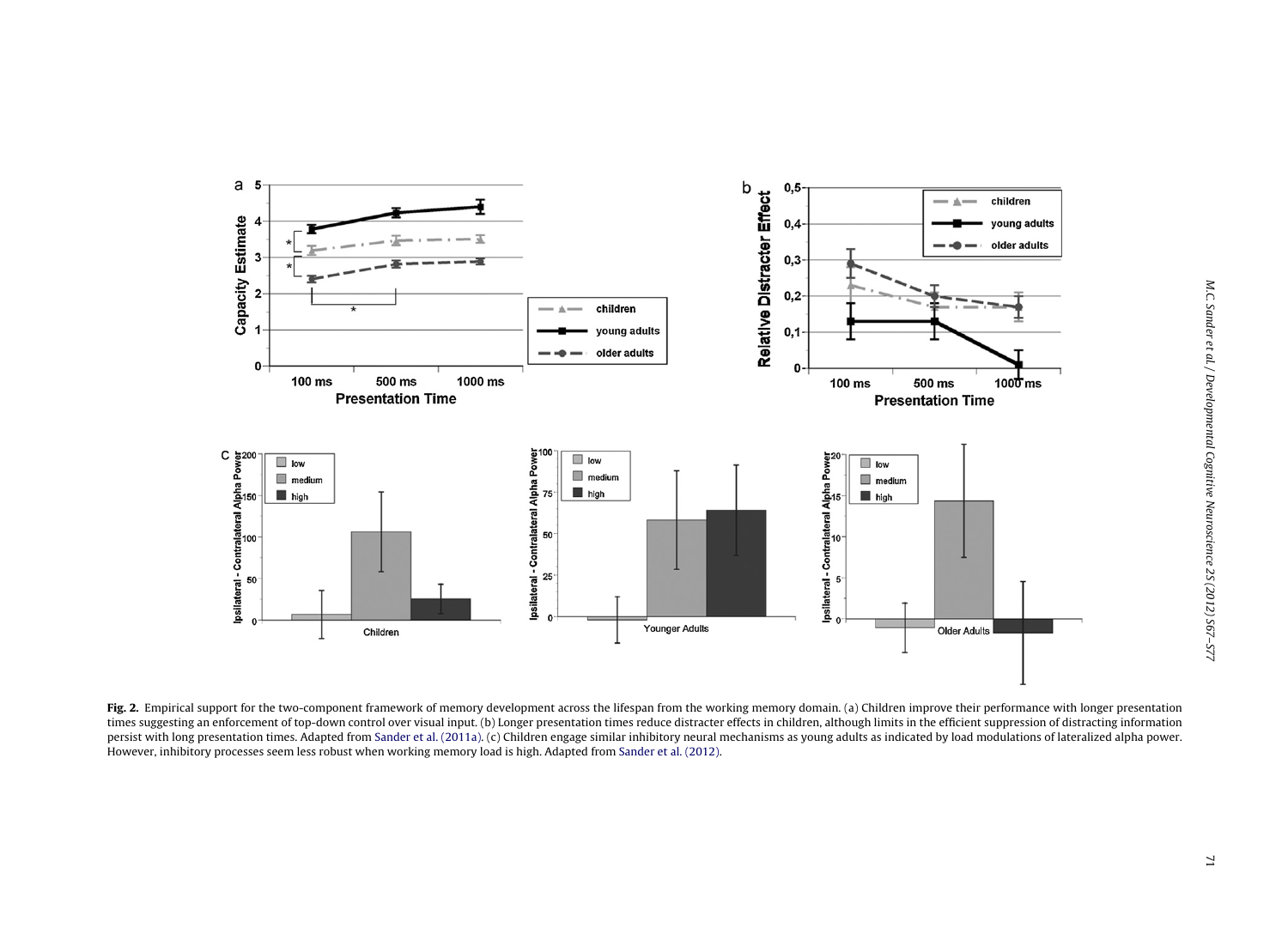networks (e.g., [D'Esposito,](#page-8-0) [2007;](#page-8-0) [Postle,](#page-8-0) [2006;](#page-8-0) [Zimmer,](#page-8-0) [2008\).](#page-8-0) Most crucially, the structural and functional networks supporting WM mechanisms in the brain strongly overlap with the networks viewed as critical for episodic memory functioning ([Ranganath,](#page-9-0) [2006;](#page-9-0) [Ranganath](#page-9-0) [and](#page-9-0) [Blumenfeld,](#page-9-0) [2005;Ranganathe](#page-9-0)t [al.,](#page-9-0) [2005\).](#page-9-0)Accordingly, one line of studies in our lab set out to probe the usability of the two-component framework of memory to explain lifespan age differences within the domain of WM ([Sander](#page-9-0) et [al.,](#page-9-0) [2011a,b,](#page-9-0) [2012\).](#page-9-0)

In the first study, [Sander](#page-9-0) et [al.](#page-9-0) [\(2011a\)](#page-9-0) used a changedetection paradigm ([Luck](#page-9-0) [and](#page-9-0) [Vogel,](#page-9-0) [1997\),](#page-9-0) a variant of a delayed matching-to-sample task, to investigate the development of component processes contributing to WM capacity limits. In a change-detection paradigm, the participant is initially presented briefly with a memory array containing a variable number of items, such as colored squares. After a retention interval of about one second, a probe array is presented and the participant has to indicate via button press whether one of the items has changed or whether no change has occurred.

In line with prior research [\(Cowan](#page-8-0) et [al.,](#page-8-0) [2006;](#page-8-0) [Riggs](#page-8-0) et [al.,](#page-8-0) [2006\),](#page-8-0) we observed that children (10–12 years) and older adults (70–75 years) generally performed less well than young adults on this task. To disentangle the mechanisms that underlie the lower WM performance in children and older adults, we varied the presentation time of the memory display and presented variable numbers of items (2–10) for either 100 ms, 500 ms or 1000 ms. We assumed that under conditions of short presentation time, performance primarily relies on fast-acting feature binding mechanisms (e.g., [Zimmer](#page-10-0) et [al.,](#page-10-0) [2006\),](#page-10-0) that is, the associative component. In contrast, longer presentation times would lead to relying increasingly on more time-consuming control processes that stabilize early representations (e.g., [Gazzaley](#page-9-0) et [al.,](#page-9-0) [2008\).](#page-9-0) In line with these assumptions, our results demonstrated that all age groups were able to improve their performance with longer presentation times, suggesting that they were generally able to enforce top-down control over visual input when provided with sufficient time to successfully form integrated representations. Nevertheless, older adults' performance lagged children's in all time conditions, especially under conditions of a very short presentation time (i.e., 100 ms). This observation is in accordance with the proposition that the associative component of children is relatively functional while it is impaired in older adults (see [Fig.](#page-4-0) 2a).

In a second experiment within the same study [\(Sander](#page-9-0) et [al.,](#page-9-0) [2011a\)](#page-9-0) top-down control demands were increased by presenting distracters at the same time as targets at encoding and retrieval. This experiment was specifically designed to reveal constraints in the strategic processing component. Again all age groups improved their performance with longer presentation times, but distracter effects were larger in the children and older adults than in the young adults and persisted with long presentation times. Thus, children and older adults were generally able to use top-down control operations, or the strategic component of working memory. However, the persisting distracter effects under challenging task conditions revealed the efficiency limits of strategic control operations in children and older adults (see [Fig.](#page-4-0) 2b). Nevertheless, performance in the children and older adults improved greatly when task structures were adapted to accommodate for less efficient control mechanisms, i.e., if they were given more time [\(Fig.](#page-4-0) 2b).

The behavioral evidence presented above is corrobo-rated by electrophysiological data. In a recent study [\(Sander](#page-9-0) et [al.,](#page-9-0) [2011b\),](#page-9-0) we investigated the contralateral delay activity (CDA), an event-related neurophysiological marker of WM functioning (e.g., [Vogel](#page-10-0) [and](#page-10-0) [Machizawa,](#page-10-0) [2004;](#page-10-0) [Vogel](#page-10-0) et [al.,](#page-10-0) [2005\).](#page-10-0) The CDA is typically assessed with a cued version of the change-detection task. In this variant, the presentation of the memory array is preceded by a cue that instructs the participants to covertly shift their attention to the left or right visual hemifield. Furthermore, the participants are instructed to memorize only the items in the cued hemifield, while those in the uncued hemifield serve as distracters. The CDA is calculated as the difference between EEG responses from sensors over the contralateral hemisphere minus activity over the ipsilateral hemisphere with regard to cue direction. Typically, the CDA increases in amplitude with increasingWM load and reaches an asymptote around the capacity limit (e.g., [Vogel](#page-10-0) et [al.,](#page-10-0) [2005\).](#page-10-0)

The results of our study revealed age differential patterns of load-dependent CDA modulations with varying presentation time. Comparing the CDA amplitudes of conditions with 2 versus 4 items, the electrophysiological data indicate that the children were able to boost their performance presumably by engaging top-down control with long (500 ms), but not with short presentation times (100 ms). In contrast, younger adults showed signatures of top-down control with short presentation time, but made less use of strategic control with the long presentation time, presumably because this condition was so easy for them that they did not need to rely on it.

In further analyses we investigated an electrophysiological marker of inhibitory control processes within the same cued change-detection paradigm ([Sander](#page-9-0) et [al.,](#page-9-0) [2012\),](#page-9-0) namely, the power of neuronal oscillations in the alpha frequency range (i.e., 7–13 Hz). Oscillatory activity in this range provides a mechanism for the regulation of cortical excitation and inhibition in the service of neural information processing (e.g., [Jensen](#page-9-0) [and](#page-9-0) [Mazaheri,](#page-9-0) [2010;](#page-9-0) [Klimesch](#page-9-0) et [al.,](#page-9-0) [2007\).](#page-9-0) Lateralization of posterior alpha power in change detection tasks has previously been shown to reflect the inhibition of task-irrelevant information. Lateralized alpha activity can be regarded as a marker of the task-specific adaptation of cortical excitability. Furthermore, memory-load dependent modulations in lateralized alpha oscillations were shown to relate to WM performance ([Sauseng](#page-9-0) et [al.,](#page-9-0) [2009\).](#page-9-0)

In children and older adults, we observed a reliable increase in lateralized posterior alpha power from low to medium load conditions, suggesting that both age groups engage the same neural mechanism as young adults. However, under high task-load conditions, hemispheric alpha power differences no longer exist in children and older adults, indicating that their task-specific adaptation of cortical excitability is less robust in situations in which WM capacity is overtaxed (see [Fig.](#page-4-0) 2c). Thus, the efficiency of inhibitory control processes in children and older adults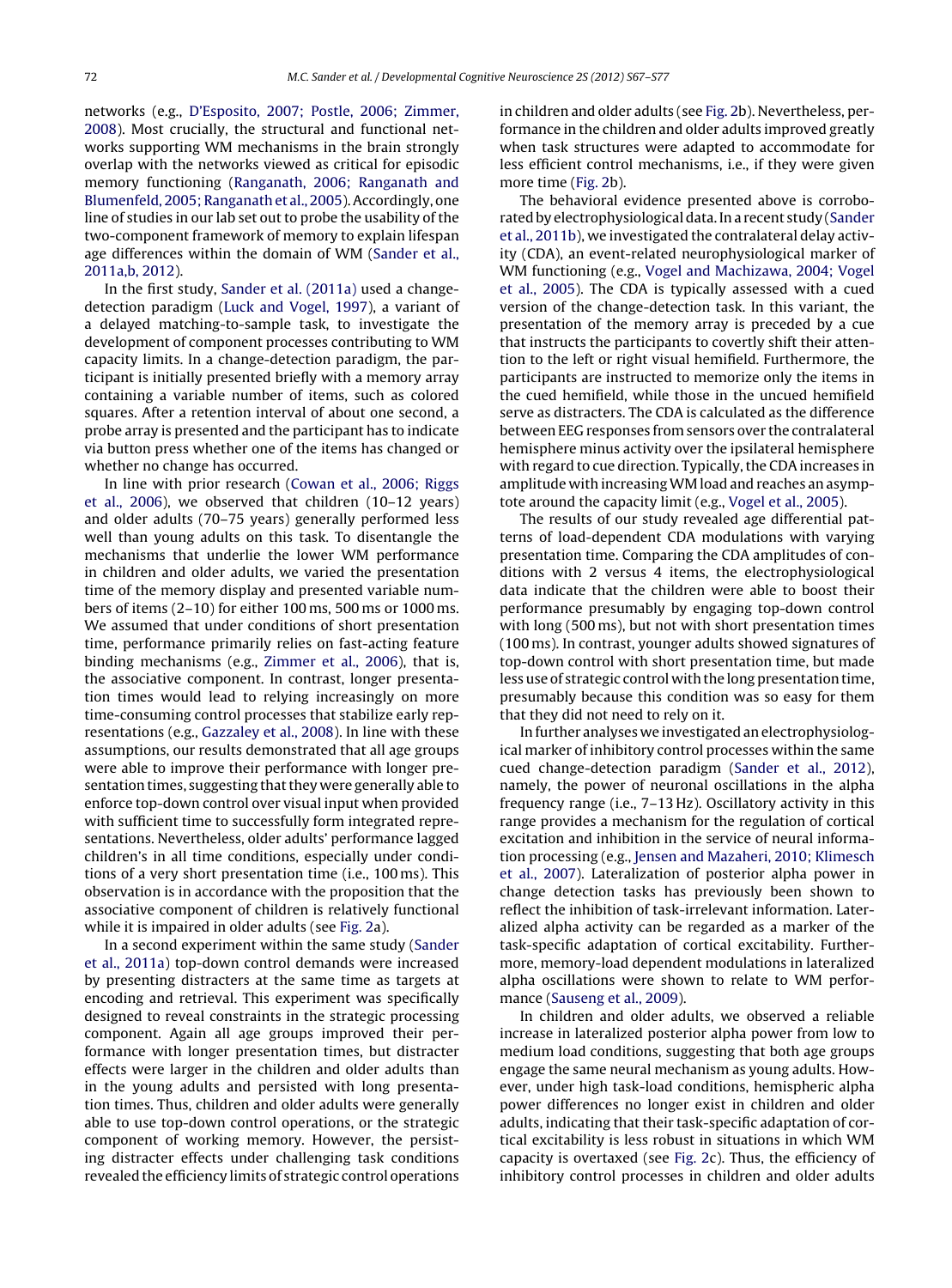seem to be constrained by the amount of presented (irrelevant) information.

Taken together, the three studies suggest that children have not yet reached the younger adults' level of WM performance by middle childhood because the strategic component of WM, in particular, has not yet fully matured (cf. [Bunge](#page-8-0) et [al.,](#page-8-0) [2002\).](#page-8-0) At the same time, children perform better than older adults when presentation times are short, suggesting that their associative binding mechanisms are fairly well established ([Cowan](#page-8-0) et [al.,](#page-8-0) [2006;](#page-8-0) [Sander](#page-8-0) et [al.,](#page-8-0) [2011a,b\).](#page-8-0) In line with neuroimaging studies showing that PFC regions are recruited during WM performance (e.g., [Scherf](#page-9-0) et [al.,](#page-9-0) [2006;](#page-9-0) [Wendelken](#page-9-0) et [al.,](#page-9-0) [2011\)](#page-9-0) and cognitive control ([Bunge](#page-8-0) et [al.,](#page-8-0) [2002\),](#page-8-0) our results point to the continued development of top-down enhancement and inhibitory control processes ([Dempster,](#page-8-0) [1992;](#page-8-0) [Diamond,](#page-8-0) [2002\)](#page-8-0) that contribute to WM performance. At the same time, our findings also show that the cognitive and neural mechanisms of top-down control are already in place by middle childhood, and that they can be put to work if the tasks at hand are structured appropriately within the functional range of the individual.

## **4. Potential implications for educational settings**

Several implications for formal and informal educational settings can be derived from the results reviewed in this paper. In line with others, we would like to caution that findings obtained in the developmental neuroscience laboratory do not transfer directly to educational settings. There is an ongoing debate on how particular findings from neuroscience can be used to inform education (e.g. [Ansari](#page-8-0) [and](#page-8-0) [Coch,](#page-8-0) [2006;](#page-8-0) [Blakemore](#page-8-0) [and](#page-8-0) [Frith,](#page-8-0) [2005;](#page-8-0) [Fischer](#page-8-0) et [al.,](#page-8-0) [2010;](#page-8-0) [Goswami,](#page-8-0) [2006;](#page-8-0) [Hille,](#page-8-0) [2011;](#page-8-0) [Stern](#page-8-0) et [al.,](#page-8-0) [2005\).](#page-8-0) We assume that insights from developmental neuroscience need to be rendered useful to derive informed decisions within the constraints and affordances of specific educational institutions or other instructional settings (see [De](#page-8-0) [Smedt](#page-8-0) et [al.,](#page-8-0) [2010\).](#page-8-0) In this sense, education can be seen as a "technology" [\(Bunge,](#page-8-0) [1985\)](#page-8-0) that integrates evidence from psychology, neuroscience, sociology, and the content knowledge of the various subject matters into social practices that foster learning and the cumulative build-up of knowledge among students.

Another caveat beyond this general issue relates to more specific methodological boundaries of our studies such as small sample sizes and sample selectivity that may also limit the generalizability to the classroom and other instructional scenarios ([Ansari](#page-8-0) [and](#page-8-0) [Coch,](#page-8-0) [2006;](#page-8-0) [Stern](#page-8-0) et [al.,](#page-8-0) [2005\).](#page-8-0) For instance, the studies summarized above were all based on positively selected samples, as the children and teenagers had been recommended for, or were already attending, the school type with the highest entry requirements after elementary school in Germany (i.e., the Gymnasium). This selection bias was purposefully introduced to enhance the validity of comparisons to the groups of younger and older adults, which were also positively selected as well, admittedly at the cost of reducing generalizability to the general population.

Within the boundaries ofthis restricted generalizability, we identified commonalities and differences with regard to

(episodic and working) memory development across the lifespan on behavioral and neural levels of analysis. Overall, the results support the notion that behaviorally similar performance outcomes may be brought about by relying on rather dissimilar sets of cognitive and neural mechanisms [\(Baltes](#page-8-0) et [al.,](#page-8-0) [2006;](#page-8-0) [Craik](#page-8-0) [and](#page-8-0) [Bialystok,](#page-8-0) [2006\).](#page-8-0) In particular, the various age groups seem to differentially rely on associative and strategic memory components when encoding to-be-learned contents. Accordingly, it seems appropriate that the age groups should be differentially supported during learning, for instance, in terms of strategy instruction or training on the one hand, and in terms of learner pacing and external memory offloading on the other hand.

Specifically, it appears advisable to structure formal and informal educational settings such that the educational environment is aligned to the needs and prerequisites of groups of learners differing in age. This recommendation is well in line with the literature on aptitude–treatment interactions [\(Cronbach](#page-8-0) [and](#page-8-0) [Snow,](#page-8-0) [1977\)](#page-8-0) advocating that optimal learning occurs when an instructional design is matched to learners' particular prerequisites. Adaptively structured learning environments may be required in order to accommodate the age-graded differences inmemory components recruited for learning. In the remainder of this article, we will elaborate the implications of this view in greater detail.

Presented in a nutshell, both the research on working and on episodic memory development reviewed here support the claim that memory performance of children relies predominantly on the associative component of memory, at least up to elementary school, and unless the use of strategies is explicitly instructed and supported. Apparently, the ease with which children integrate the various features of an episode into a compound memory trace forms the core of memory development. The strategic component of memory builds onto and follows the lead of the associative component with a certain time lag that is likely to vary from child to child and from task to task. The relation between the protracted maturation of the PFC and cognitive development has inspired influential theories of child development ([Dempster,](#page-8-0) [1992;](#page-8-0) [Diamond,](#page-8-0) [2002\)](#page-8-0) and has been subsequently substantiated with more direct and cumulative evidence from behavioral neuroscience research. For example, increased WM performance in children has been shown to relate to functional changes in frontal and parietal cortex ([Bunge](#page-8-0) [and](#page-8-0) [Wright,](#page-8-0) [2007;](#page-8-0) [Klingberg,](#page-8-0) [2006;](#page-8-0) [Nelson](#page-8-0) et [al.,](#page-8-0) [2000;](#page-8-0) [Ofen](#page-8-0) et [al.,](#page-8-0) [2007;](#page-8-0) [Olesen](#page-8-0) et [al.,](#page-8-0) [2007\).](#page-8-0) In addition to these more localized changes, age-related differences in top-down control are associated with a strengthening of effective connectivity between frontal and posterior brain regions ([Hwang](#page-9-0) et [al.,](#page-9-0) [2010\).](#page-9-0) In line with this evidence, the studies from our group support the proposition that relatively low levels of strategic functioning in children reflect the relative immaturity of PFC, including its connections to more posterior brain areas. There is evidence that increased functional interactions between the mediotemporal lobe (MTL) and the PFC underlie the development of more effective memory encoding strategies in children and adolescents [\(Menon](#page-9-0) et [al.,](#page-9-0) [2005\).](#page-9-0) In a similar vein, a recent study by [Cho](#page-8-0) et [al.](#page-8-0) [\(2011\)](#page-8-0) showed differences in the activation pattern of MTL, PFC, and posterior parietal cortex between children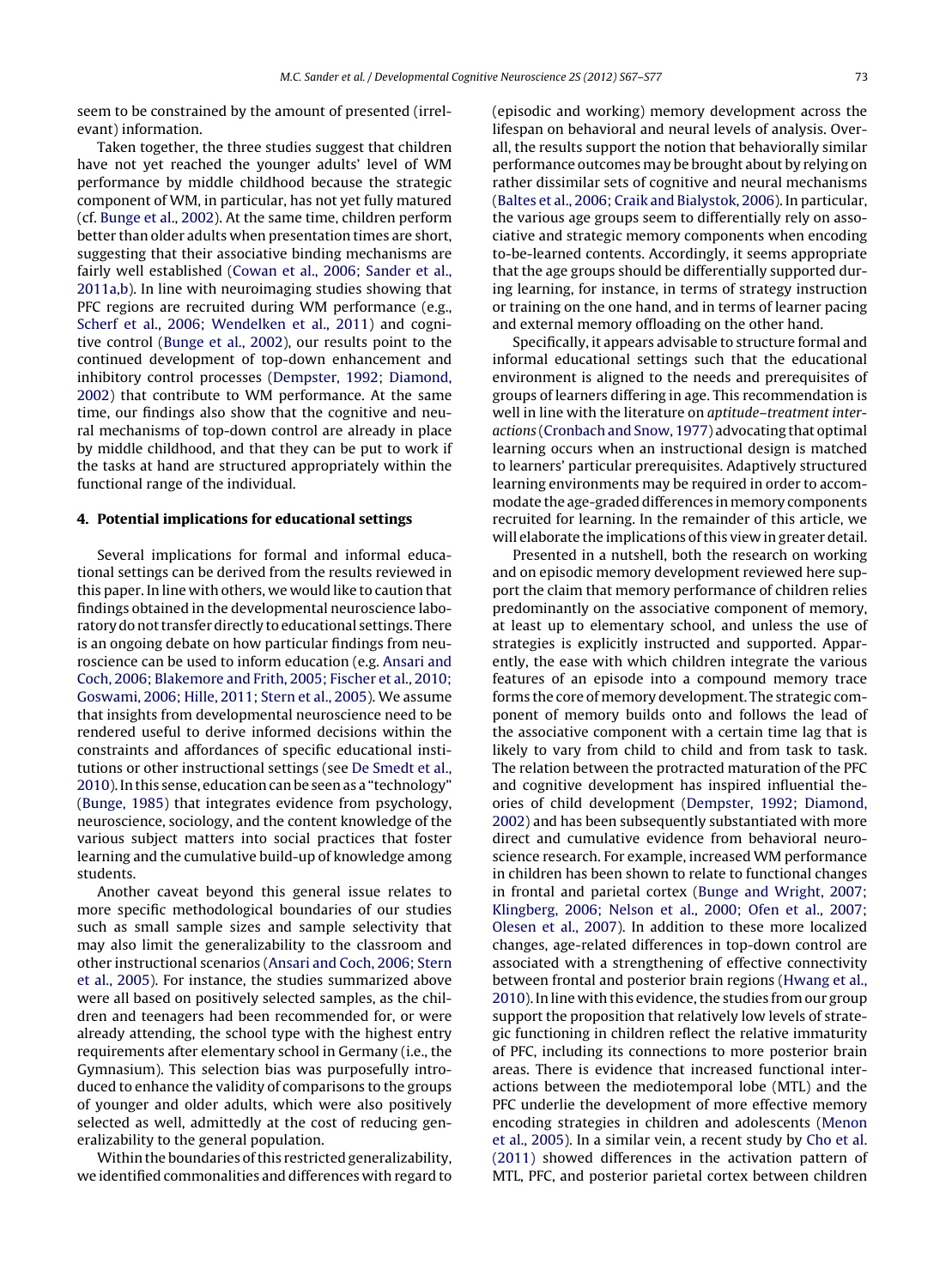using different strategies when working on mathematical problems. Longitudinal training studies in combination with neuroimaging techniques will be needed to further investigate how strategy instruction and training influence activation patterns and promote interactions between frontal and posterior brain regions.

The strategic components of memory performance addressed in our experiments are, on the one hand, related to learners' ability to engage in an active organization and integration of to be learned materials during encoding (e.g., using the Method of Loci or an imagery based strategy for learning word pairs). On the other hand, these components also relate to the ability to control the selection of relevant information for processing, while at the same time avoiding distractions due to the processing of irrelevant information – particularly in the context of high time pressure and high working memory load.

From an educational perspective, the strategic component bears some resemblance to pivotal concepts in current cognitive theories of instruction, such as Cognitive Load Theory (CLT; [Sweller](#page-10-0) et [al.,](#page-10-0) [1998\)](#page-10-0) and Cognitive Theory of Multimedia Learning (CTML; [Mayer,](#page-9-0) [2005\).](#page-9-0) These theories address how learning outcomes can be optimized by tailoring instructional designs and learning scenarios to the learner's memory limitations and other individual prerequisites of the learner (cf. [Gerjets](#page-9-0) et [al.,](#page-9-0) [2009\).](#page-9-0) Specifically, they focus on how instructional designs might be optimized in a way that they enable learners to: (a) focus on the selection of relevant materials; (b) avoid distractions due to processing of irrelevant information; and (c) engage in active strategies to organize and integrate the to-belearned materials. Based on a rather global understanding of the constraints of human cognitive architecture and the resulting resource limitations, these theories have derived several instructional principles that are intended to tailor learning materials to working memory limitations. Typical examples include the use of multimodality and redundancy in instructional materials and to the efficient combination of charts and text.

Interestingly, developmental considerations are almost entirely absent from instructional theories such as CLT or CTML. Differential effects of instructional design as a function of the learner's age have not often been examined because most of the studies have been carried out with younger adults. For instance, an awareness of the possible implications of a decline of memory functioning in older adults for instructional design has only recently emerged within this field (e.g., [Paas](#page-9-0) et [al.,](#page-9-0) [2005\).](#page-9-0) From our perspective, introducing findings from developmental neuroscience like the ones summarized in this paper into cognitive theories of instruction bears the potential to arrive at age-graded instructional design recommendations. This observation applies both to older adults and children. In the case of children, building this link may inform instructional design decisions in school settings.

For instance, we found that younger children need to train strategies for the organization and integration of tobe-learned materials extensively because their strategic abilities are limited. This finding has direct implications for the design of instructional materials. Moreover, we also observed that older adults have major difficulties in

overcoming the limitations of their associative abilities through extensive training. This suggests the use of instructional technologies that constantly cue the operation of the associative component by means of prompts, learner assessments, and feedback.

Many of the educational recommendations made by theories such as CLT and CTML are intended to help learners focus on relevant information and avoid the processing of irrelevant information (e.g., using cueing, providing temporal and spatial contiguity, avoiding seductive details or redundancy, cf. [Mayer,](#page-9-0) [2005\).](#page-9-0) The findings reported in this paper suggest that these considerations are especially relevant for children and older adults, even though most of the relevant studies in instructional design so far have been conducted with young adults. If appropriate environmental support was given to attenuate the adverse effects of less efficient strategic skills on task performance, children should be able to exploit their latent potential for associative processing. These considerations suggest that general instructional guidelines derived from theories of instructional design should be of particular relevance for children and older adults.

A further observation based on the data summarized in this article is that interindividual differences tend to be larger in children and older adults than among younger adults. The results of [Brehmer](#page-8-0) et [al.](#page-8-0) [\(2007\)](#page-8-0) are particularly impressive in this regard. The authors found that the presentation time needed to reach a given level of performance varied by a factor of 7 in a relatively homogeneous group of 8–9-year-old children. To a considerable extent, this palpable heterogeneity is likely to reflect interindividual differences in the pace of cortical development (e.g., [Shaw](#page-10-0) et [al.,](#page-10-0) [2006\),](#page-10-0) rather than individual differences in ability that are stable over time (see also [Humphreys](#page-9-0) [and](#page-9-0) [Davey,](#page-9-0) [1988\).](#page-9-0) This implies that the proposed aptitude–treatment interaction perspective advocated with regard to age groups should also be applied to individuals within age groups. Instructional design recommendations that are based on available memory resources might have to be applied in a flexible way, depending on individual learner characteristics.As these recommendations concern, among other things, issues such as pacing, time for training, support for the selection of relevant and the avoidance of irrelevant information, one possible approach would be to use individualized instructional technology to allow teaching formats that permit learners to acquire knowledge in line with their developmental prerequisites and potential for improvement.

At the other end of the lifespan, older adults do not only suffer from a decline in strategic processes but also from pronounced difficulties in associative binding operations [\(Naveh-Benjamin,](#page-9-0) [2000;](#page-9-0) [Shing](#page-9-0) et [al.,](#page-9-0) [2008\),](#page-9-0) and may have problems in appropriately judging and using the novelty of presented information to form long lasting memories (e.g., [Shing](#page-10-0) et [al.,](#page-10-0) [2009;](#page-10-0) [Wilson](#page-10-0) et [al.,](#page-10-0) [2006\).](#page-10-0) Nevertheless, older adults in general could recruit intact semantic knowledge capabilities ([Baltes](#page-8-0) et [al.,](#page-8-0) [2006\).](#page-8-0) Accordingly, educational settings for lifelong learning should concentrate on providing integrated materials that allow older adults to establish connections with their available semantic knowledge and that stimulate elaborations without relying on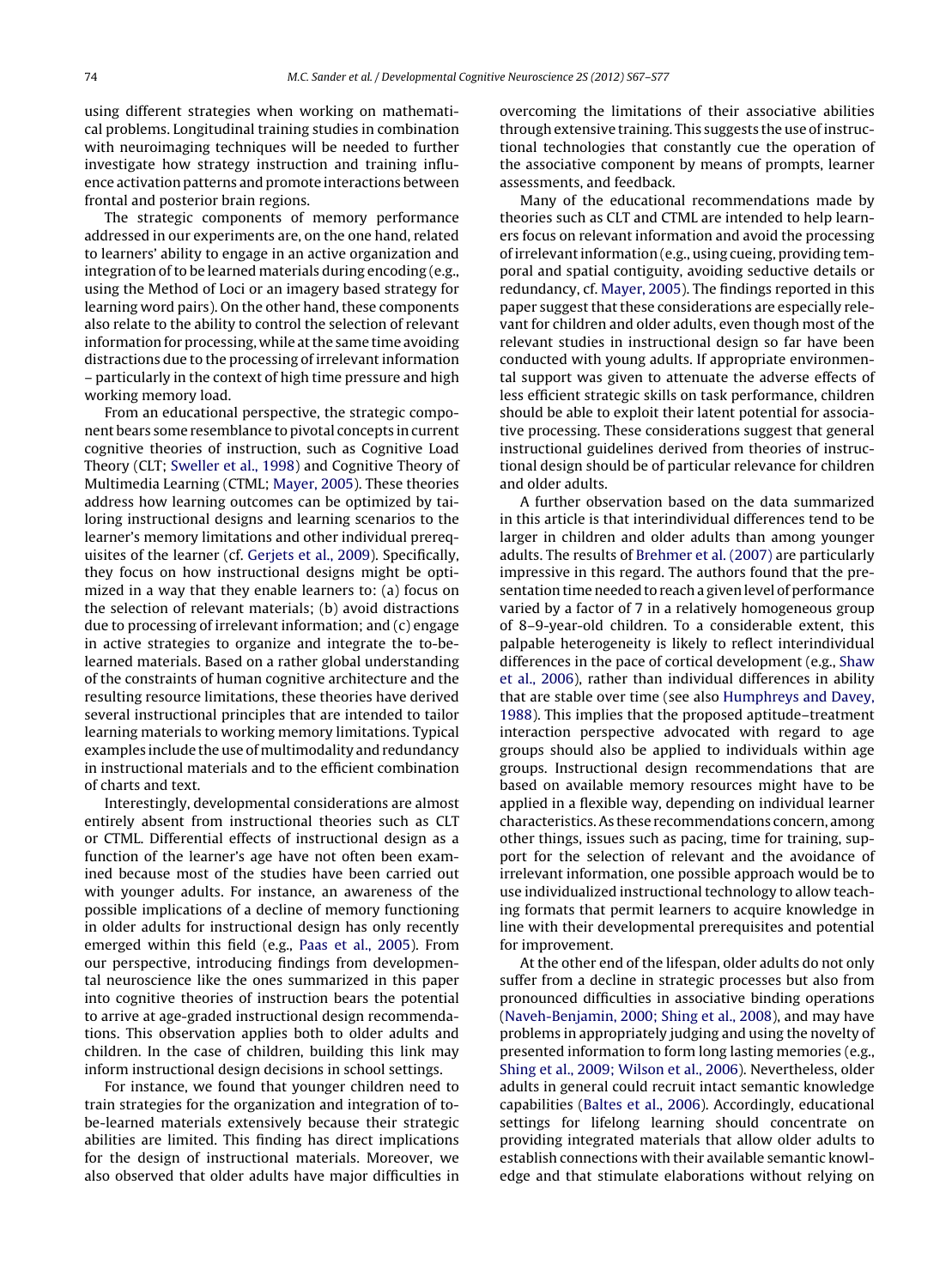<span id="page-8-0"></span>learner-initiated strategic processing (cf. Craik, 1983). Furthermore, older learners may particularly profit from highly structured environments that free cognitive resources to focus on novel aspects of presented information ([Lindenberger](#page-9-0) [and](#page-9-0) [Lövden,](#page-9-0) [2006;](#page-9-0) [Lindenberger](#page-9-0) et [al.,](#page-9-0) [2008\).](#page-9-0)

In addition to the plea for age-related instructional design and for individualized instruction, particularly for children, a final recommendation refers to the agecomparative longitudinal follow-up data by Brehmer et al. (2008). In contrast to the adult groups, the children in this study showed spontaneous improvements in mnemonic skill when probed 11 months after the termination of training, presumably pointing to a powerful interaction of learning and maturation. This finding shows that the effects of strategy training can be relatively long-lasting, and may even increase over time, presumably in interaction with maturational processes. This finding implies that forms of training that address strategies for the handling of learning materials might be particularly efficient at younger ages due to their potential long-term effects – even if training needs to be more extensive for this age group.

#### **5. Conclusion and outlook**

Various forms of memory provide the basis for the acquisition of new skills and knowledge. Hence, developmental research on the modifiability of memory performance has important implications for education. According to the framework presented in this article, memory development consists of age-graded changes in strategic and associative components. From this perspective, educational settings should be tailored to the development of these two components in ways that are adapted to the individual learner. In the domain of episodic memory, providing individualized instructions and training for the handling of learning materials appears to be particularly promising. For instance, in the [Shing](#page-10-0) et [al.](#page-10-0) [\(2008\)](#page-10-0) study, children learned to correctly recognize a very large number of German–Malay word pairs, suggesting that the mnemonic strategy used in this study can be profitably put to use when learning the vocabulary of a foreign language (cf. Bower, 1970). In the domain of working memory, providing information at the right pace and without too much distraction is critical. Existing instructional design theories that focus on the role of memory limitations can be used to integrate these findings into a broader educational perspective.

Developmental behavioral neuroscience aims at uncovering the neural mechanisms of developmental changes in behavior (e.g., Bunge, 2008; Dumontheil et al., 2010). This journey has just begun, and many exciting discoveries remain to be made. At present, very little is known about the extent to which teaching formats interact with the pace and outcome of cognitive development. Combining the insights from developmental behavioral neuroscience with research on instructional design may help to improve learning environments in ways that better reflect agegraded changes and individual differences in components of learning and memory.

## **Conflict of interest**

There is no conflict of interest.

#### **Acknowledgements**

The research was conducted within the project 'Cognitive and Neuronal Dynamics of Memory across the Lifespan (ConMem)'. The Max Planck Society and the German Research Foundation (DFG, HE 3347/3-1) financially supported the research. We thank Julia Delius for editorial assistance.

## **References**

- Ansari, D., Coch, D., 2006. Bridges over troubled waters: education and cognitive neuroscience. Trends Cogn. Sci. 10, 146–151.
- Baddeley, A.D., 1986. Working Memory. Clarendon Press, Oxford.
- Baltes, P.B., Lindenberger, U., Staudinger, U.M., 2006. Life span theory in developmental psychology. In: Theoretical Models of Human Development, In: Damon, W., Lerner, R.M. (Eds.), Handbook of Child Psychology, vol. 1. Wiley, New York, pp. 569–664.
- Barrouillet, P., Bernardin, S., Camos, V., 2004. Time constraints and resource sharing in adults' working memory spans. J. Exp. Psychol. Gen. 133, 83–100.
- Blakemore, S.J., Frith, U., 2005. The Learning Brain: Lessons for Education. Blackwell Publishing, Oxford, UK.
- Bower, G.H., 1970. Analysis of a mnemonic device. Am. Sci. 58, 496–510.
- Brehmer, Y., Li, S.-C., Müller, V., Oertzen, T.v., Lindenberger, U., 2007. Memory plasticity across the life span: uncovering children's latent potential. Dev. Psychol. 43, 465–478.
- Brehmer, Y., Li, S.-C., Straube, B., Stoll, G., Oertzen, T.v., Müller, V., Lindenberger, U., 2008. Comparing memory skill maintenance across the life span: preservation in adults, increase in children. Psychol. Aging 23, 227–238.
- Bunge, M.A., 1985. Philosophy of Science and Technology. Kluwer Academic, Dordrecht.
- Bunge, S.A., Dudukovic, N.M., Thomas, M.E., Vaidya, C.J., Gabrieli, J.D.E., 2002. Immature frontal lobe contributions to cognitive control in children: evidence from fMRI. Neuron 33, 301–311.
- Bunge, S.A., 2008. Changing minds, changing brains. Hum. Dev. 51, 162–164.
- Bunge, S.A., Wright, S.B., 2007. Neurodevelopmental changes in working memory and cognitive control. Curr. Opin. Neurobiol. 17, 243–250.
- Chapman, M., Lindenberger, U., 1989. Concrete operations and attentional capacity. J. Exp. Child Psychol. 47, 236–258.
- Cho, S., Ryali, S., Geary, D.C., Menon, V., 2011. How does a child solve 7 + 8? Decoding brain activity patterns associated with counting and retrieval strategies. Dev. Sci. 14, 989–1001.
- Cowan, N., 1995. Attention and Memory: An Integrated Framework. Oxford University Press, New York.
- Cowan, N., Naveh-Benjamin, M., Kilb, A., Saults, J.S., 2006. Life-span development of visual working memory: when is feature binding difficult? Dev. Psychol. 42, 1089–1102.
- Craik, F.I.M., 1983. On the transfer of information from temporary to permanent memory. Philos. Trans. R. Soc. Lond. B Biol. Sci. 302, 341–359.
- Craik, F.I.M., Bialystok, E., 2006. Cognition through the lifespan: mechanisms of change. Trends Cogn. Sci. 10, 131–138.
- Craik, F.I.M., Jennings, J.M., 1992. Human memory. In: Craik, F.I.M., Salthouse, T.A. (Eds.), The Handbook of Aging and Cognition. Erlbaum, Hillsdale,NJ, pp. 51–110.
- Cronbach, L.J., Snow, R.E., 1977. Aptitudes and Instructional Methods: A Handbook for Research on Interactions. Irvington, Oxford.
- D'Esposito, M., 2007. From cognitive to neural models of working memory. Philos. Trans. R. Soc. Lond. B Biol. Sci. 362, 761–772.
- De Smedt, B., Ansari, D., Grabner, R.H., Hannula, M.H., Schneider, M., Verschaffel, L., 2010. Cognitive neuroscience meets mathematics education. Educ. Res. Rev. 5, 97–105.
- Dempster, F.N., 1992. The rise and fall of the inhibitory mechanism: toward a unified theory of cognitive development and aging. Dev. Rev. 12, 45–75.
- Diamond, A., 2002. Normal development of prefrontal cortex from birth to young adulthood: cognitive functions, anatomy and biochemistry. In: Stuss, D.T., Knight, R.T. (Eds.), Principles of Frontal Lobe Function. Oxford University Press, London, UK, pp. 466–503.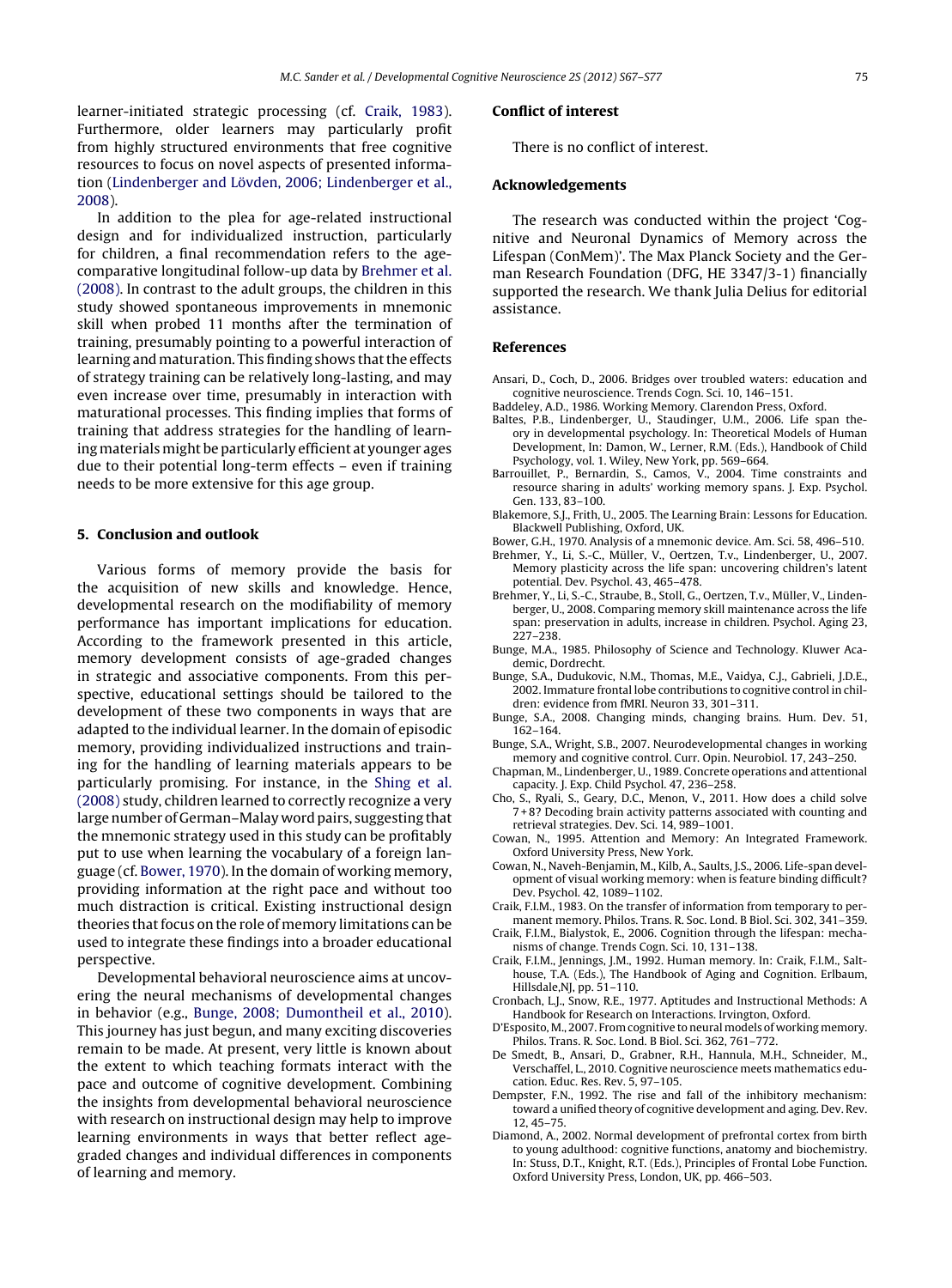- <span id="page-9-0"></span>Dumontheil, I., Houlton, R., Christoff, K., Blakemore, S.-J., 2010. Development of relational reasoning during adolescence. Dev. Sci. 13, F15–F24.
- Eichenbaum, 2002. The Cognitive Neuroscience of Memory: An Introduction. Oxford University Press, New York.
- Fischer, K.W., Goswami, U., Geake, J., 2010. The future of educational neuroscience. Mind Brain Educ. 4, 68–80.
- Fuster, J.M., 2003. Cortex and mind: Unifying Cognition. Oxford University Press, Oxford, UK.
- Gathercole, S.E., 1999. Cognitive approaches to the development of shortterm memory. Trends Cogn. Sci. 3, 410–419.
- Gazzaley, A., Clapp, W., McEvoy, K., Knight, R., D'Esposito, M., 2008. Age-related top-down suppression deficit in the early stages of cortical visual memory processing. Proc. Natl. Acad. Sci. U. S. A. 105, 13122–13126.
- Gerjets, P., Scheiter, K., Cierniak, G., 2009. The scientific value of Cognitive Load Theory: a research agenda based on the Structuralist View of Theories. Educ. Psychol. Rev. 21, 43–54.
- Ghetti, S., DeMaster, D.M., Yonelinas, A.P., Bunge, S.A., 2010. Development differences in medial temporal lobe function during memory encoding. J. Neurosci. 30, 9548–9556.
- Giedd, J.N., Blumenthal, J., Jeffries, N.O., Castellanos, F.X., Liu, H., Zijdenbos, A., Paus, T., Evans, A.C., Rapoport, J.L., 1999. Brain development during childhood and adolescence: a longitudinal MRI study. Nat. Neurosci. 2, 861–863.
- Gogtay, N., Giedd, J.N., Lusk, L., Hayashi, K.M., Greenstein, D., Vaituzis, A.C., Nugent 3rd., T.F, Herman, D.H., Clasen, L.S., Toga, A.W., Rapoport, J.L., Thompson, P.M., 2004. Dynamic mapping of human cortical development during childhood through early adulthood. Proc. Natl. Acad. Sci. U. S. A. 101, 8174–8179.
- Goswami, U., 2006. Neuroscience and education: from research to practice? Nat. Rev. Neurosci. 7, 406–411.
- Hille, K., 2011. Bringing research into educational practice: lessons learned. Mind Brain Educ. 5, 63–70.
- Humphreys, L.G., Davey, T.C., 1988. Continuity in intellectual growth from 12 months to 9 years. Intelligence 12, 183–197.
- Hwang, K., Velanova, K., Luna, B., 2010. Strengthening of top-down frontal cognitive control networks underlying the development of inhibitory control: a functional magnetic resonance imaging effective connectivity study. J. Neurosci. 30, 15535–15545.
- Jensen, O., Mazaheri, A., 2010. Shaping functional architecture by oscillatory alpha activity: gating by inhibition. Front. Hum. Neurosci. 4, 186.
- Klimesch, W., Sauseng, P., Hanslmayr, S., 2007. EEG alpha oscillations: the inhibition timing hypothesis. Brain Res. Rev. 53, 63–88.
- Klingberg, T., 2006. Development of a superior frontal–intraparietal network for visuo-spatial working memory. Neuropsychologia 44, 2171–2177.
- Lindenberger, U., Baltes, P.B., 1995. Testing-the-limits and experimental simulation: two methods to explicate the role of learning in development. Hum. Dev. 38, 349–360.
- Lindenberger, U., Lövden, M., 2006. Co-constructing human engineering technologies in old age: lifespan psychology as a conceptual foundation. In: Baltes, P.B., Reuter-Lorenz, P.A., Rösler, F. (Eds.), Lifespan Development and the Bran: The Perspective of Biocultural Co-Constructivism. Cambridge University Press, Cambridge, UK, pp. 350–375.
- Lindenberger, U., Lövden, M., Schellenbach, M., Li, S.-C., Krüger, A., 2008. Psychological principles of successful aging technologies: a minireview. Gerontology 54, 59–68.
- Luciana, M., Conklin, H.M., Hooper, C.J., Yarger, R.S., 2005. The development of nonverbal working memory and executive control processes in adolescents. Child Dev. 76, 697–712.
- Luck, S.J., Vogel, E.K., 1997. The capacity of visual working memory for features and conjunctions. Nature 390, 279–281.
- Mayer, R.E., 2005. Cognitive theory of multimedia learning. In: Mayer, R.E. (Ed.), The Cambridge Handbook of Multimedia Learning. Cambridge University Press, New York, pp. 31–48.
- McIntosh,A.R., 2000. Towards a network theory of cognition. Neural Netw. 13, 861–870.
- Menon, V., Boyett-Anderson, J.M., Reiss, A.L., 2005. Maturation of medial temporal lobe response and connectivity during memory encoding. Brain Res. Cogn. Brain Res. 25, 379–385.
- Miller, E.K., Cohen, J.D., 2001. An integrative theory of prefrontal cortex function. Annu. Rev. Neurosci. 24, 167–202.
- Moscovitch, M., 1992. Memory and working-with-memory: a component process model based on modules and central systems. J. Cogn. Neurosci. 4, 257–267.
- Murre, J.M.J., Wolters, G., Raffone, A., 2006. Binding in working memory and long-term memory: towards an integrated model. In: Zimmer, H.D., Mecklinger, A., Lindenberger, U. (Eds.), Handbook of Binding and Memory: Perspectives from Cognitive Neuroscience. Oxford University Press, Oxford, UK, pp. 221–250.
- Naveh-Benjamin, M., 2000. Adult age differences in memory performance: tests of an associative memory deficit hypothesis. J. Exp. Psychol. Learn. 26, 1170–1187.
- Nelson, C.A., Monk, C.S., Lin, J., Carver, L.J., Thomas, K.M., Truwit, C.L., 2000. Functional neuroanatomy of spatial working memory in children. Dev. Psychol. 36, 109–116.
- O'Reilly, R.C., Norman, K.A., 2002. Hippocampal and neocortical contributions to memory: advances in the complementary learning systems framework. Trends Cogn. Sci. 6, 505–510.
- Ofen, N., Kao, Y.C., Sokol-Hessner, P., Kim, H., Whitfield-Gabrieli, S., Gabrieli, J.D., 2007. Development of the declarative memory system in the human brain. Nat. Neurosci. 10, 1198–1205.
- Olesen, P.J., Macoveanu, J., Tegner, J., Klingberg, T., 2007. Brain activity related to working memory and distraction in children and adults. Cereb. Cortex 17, 1047–1054.
- Paas, F.G.W.C., van Gerven, P.W.M., Tabbers, H.K., 2005. The cognitive aging principle in multimedia learning. In: Mayer, R.E. (Ed.), The Cambridge Handbook of Multimedia Learning. Cambridge University Press, New York, pp. 339–351.
- Park, D.C., Reuter-Lorenz, P., 2009. The adaptive brain: aging and neurocognitive scaffolding. Annu. Rev. Psychol. 60, 173–196.
- Park, D.C., Payer, D., 2006. Working memory across the adult lifespan. In: Bialystok, E., Craik, F.I.M. (Eds.), Lifespan Cognition: Mechanisms of Change. Oxford University Press, New York, pp. 128–142.
- Postle, B.R., 2006. Working memory as an emergent property of the mind and brain. Neuroscience 139, 23–38.
- Prull, M.W., Gabrieli, J.D.E., Bunge, S.A., 2000. Age-related changes in memory: a cognitive neuroscience perspective. In: Craik, F.I.M., Salthouse, T.A. (Eds.), The Handbook of Aging and Cognition. Erlbaum, Mahwah, NJ, pp. 91–153.
- Ranganath, C., 2006. Working memory for visual objects: complementary roles of inferior temporal, medialtemporal, and prefrontal cortex. Neuroscience 139, 277–289.
- Ranganath, C., Blumenfeld, R.S., 2005. Doubts about double dissociations between short- and long-term memory. Trends Cogn. Sci. 9, 374–380.
- Ranganath, C., Cohen, M.X., Brozinsky, C.J., 2005. Working memory maintenance contributes to long-term memory formation: neural and behavioral evidence. J. Cogn. Neurosci. 17, 994–1010.
- Raz, N., Lindenberger, U., Rodrigue, K.M., Kennedy, K.M., Head, D., Williamson, A., Dahle, C., Gerstorf, D., Acker, J.D., 2005. Regional brain changes in aging healthy adults: general trends, individual differences and modifiers. Cereb. Cortex 15, 1676–1689.
- Riggs, K.J., McTaggart, J., Simpson, A., Freeman, R.P., 2006. Changes in the capacity of visual working memory in 5- to 10-year-olds. J. Exp. Child. Psychol. 95, 18–26.
- Rugg, M.D., Wilding, E., 2000. Retrieval processing and episodic memory. Trends Cogn. Sci. 4, 108–115.
- Sander, M.C., Lindenberger, U., Werkle-Bergner, M., submitted for publication. Lifespan age differences in working memory performance: a two-component framework to integrate behavioral and neuroscientific evidence.
- Sander, M.C., Werkle-Bergner, M., Lindenberger, U., 2011a. Binding and strategic selection in working memory: a lifespan dissociation. Psychol. Aging 26, 612–624.
- Sander, M.C., Werkle-Bergner, M., Lindenberger, U., 2011b. Contralateral delay activity reveals lifespan age differences in top-downmodulation of working memory contents. Cereb. Cortex. 12, 2809–2819.
- Sander, M.C., Werkle-Bergner, M., Lindenberger, U., 2012. Amplitude modulations and phase-stability of alpha-oscillations differentially reflect working memory constraints across the lifespan. Neuroimage 59, 646–654.
- Sauseng, P., Klimesch, W., Heise, K.F., Gruber, W.R., Holz, E., Karim, A.A., Glennon, M., Gerloff, C., Birbaumer, N., Hummel, F.C., 2009. Brain oscillatory substrates of visual short-term memory capacity. Curr. Biol. 19, 1846–1852.
- Scherf, K.S., Sweeney, J.A., Luna, B., 2006. Brain basis of developmental change in visuospatial working memory. J. Cogn. Neurosci. 18, 1045–1058.
- Schmiedek, F., Bauer, C., Lövden, M., Brose, A., Lindenberger, U., 2010. Cognitive enrichment in old age: Web-based training programs. Gero. Psych. 23, 59–67.
- Schneider, W., Pressley, M., 1997. Memory Development Between Two and Twenty, second ed. Erlbaum, Mahwah, NJ.